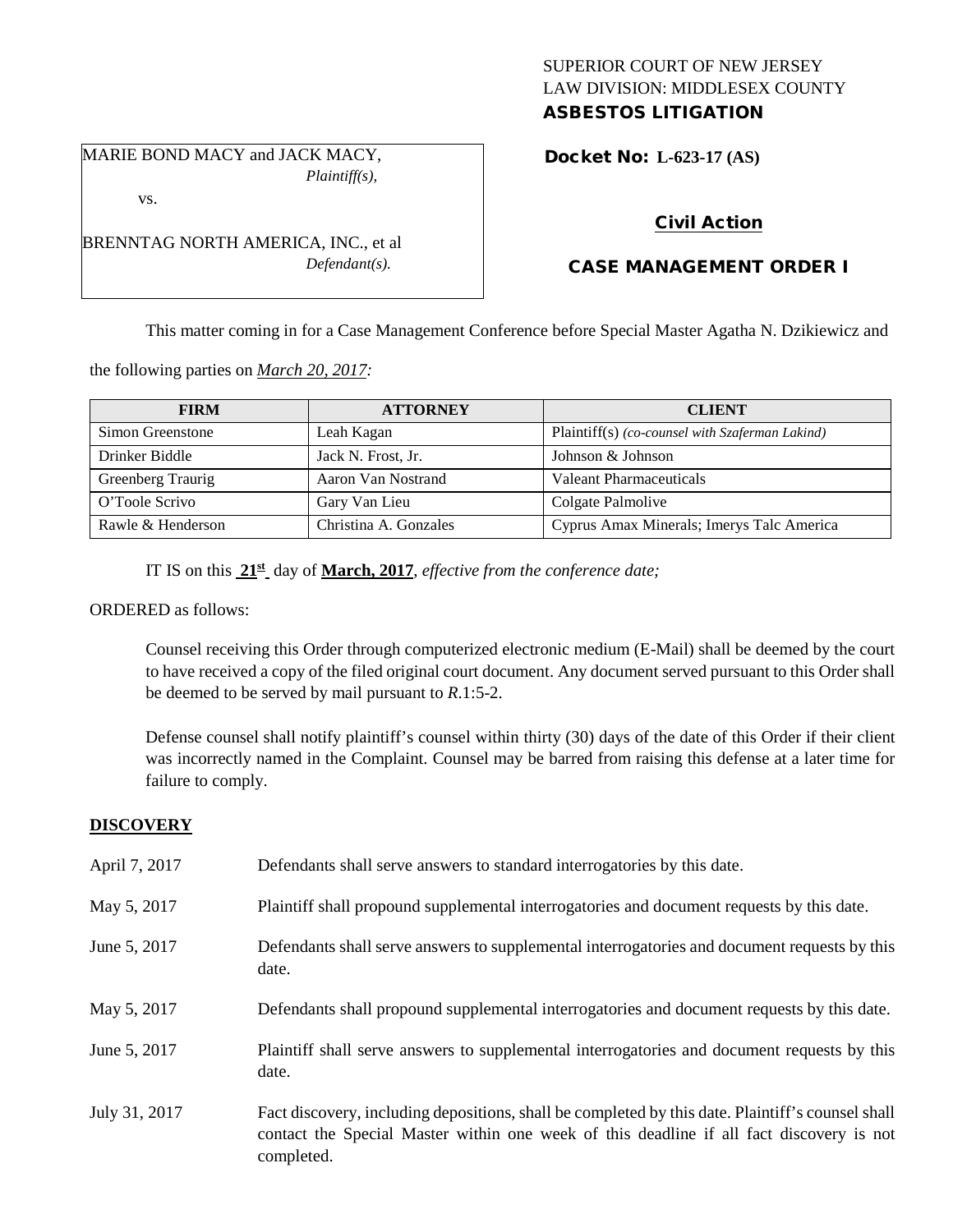#### July 31, 2017 Depositions of corporate representatives shall be completed by this date.

# **EARLY SETTLEMENT**

August 18, 2017 Settlement demands shall be served on all counsel and the Special Master by this date.

### **SUMMARY JUDGMENT MOTION PRACTICE**

- August 18, 2017 Plaintiff's counsel shall advise, in writing, of intent not to oppose motions by this date.
- September 1, 2017 Summary judgment motions shall be filed no later than this date.
- September 29, 2017 Last return date for summary judgment motions.

# **MEDICAL DEFENSE**

- August 4, 2017 Plaintiff shall serve medical expert reports by this date.
- August 4, 2017 Upon request by defense counsel, plaintiff is to arrange for the transfer of pathology specimens and x-rays, if any, by this date.
- November 17, 2017 Defendants shall identify its medical experts and serve medical reports, if any, by this date. In addition, defendants shall notify plaintiff's counsel (as well as all counsel of record) of a joinder in an expert medical defense by this date.

### **LIABILITY EXPERT REPORTS**

October 6, 2017 Plaintiff shall identify its liability experts and serve liability expert reports or a certified expert statement by this date or waive any opportunity to rely on liability expert testimony.

November 17, 2017 Defendants shall identify its liability experts and serve liability expert reports, if any, by this date or waive any opportunity to rely on liability expert testimony.

# **ECONOMIST EXPERT REPORTS**

- October 6, 2017 Plaintiff shall identify its expert economists and serve expert economist report(s), if any, by this date or waive any opportunity to rely on economic expert testimony.
- November 17, 2017 Defendants shall identify its expert economists and serve expert economist report(s), if any, by this date or waive any opportunity to rely on economic expert testimony.

#### **EXPERT DEPOSITIONS**

December 15, 2017 Expert depositions shall be completed by this date. To the extent that plaintiff and defendant generic experts have been deposed before, the parties seeking that deposition in this case must file an application before the Special Master and demonstrate the necessity for that deposition. To the extent possible, documents requested in a deposition notice directed to an expert shall be produced three days in advance of the expert deposition. The expert shall not be required to produce documents that are readily accessible in the public domain.

\_\_\_\_\_\_\_\_\_\_\_\_\_\_\_\_\_\_\_\_\_\_\_\_\_\_\_\_\_\_\_\_\_\_\_\_\_\_\_\_\_\_\_\_\_\_\_\_\_\_\_\_\_\_\_\_\_\_\_\_\_\_\_\_\_\_\_\_\_\_\_\_\_\_\_\_\_\_\_\_\_\_\_\_\_\_\_\_\_\_\_\_\_\_\_\_\_\_\_\_\_\_\_\_\_\_\_\_\_\_